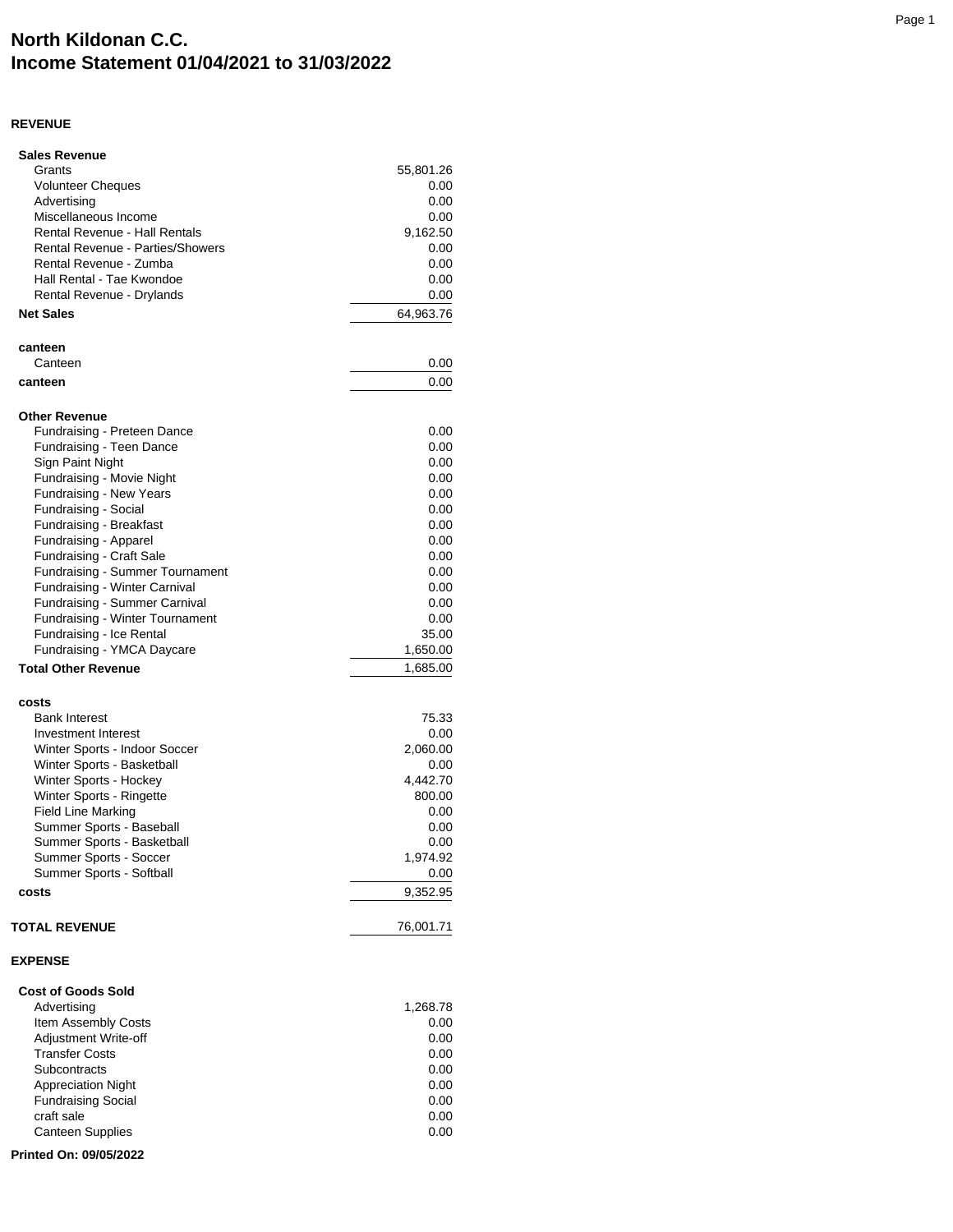## **North Kildonan C.C. Income Statement 01/04/2021 to 31/03/2022**

| Canteen - License/Permits                                  | $0.00\,$             |
|------------------------------------------------------------|----------------------|
| Canteen - Equipment                                        | 133.75               |
| <b>Net Purchases</b>                                       | 0.00                 |
| Fundraising - Pre - Teen Dance                             | 0.00                 |
| Fundraising - Teen Dance                                   | 0.00                 |
| Fundraising - Movie Night                                  | 0.00                 |
| Fundraising - New Years                                    | 0.00                 |
| Fundraoising - Pancake Breakfast                           | 0.00                 |
| Fundraising - Apparel                                      | 0.00                 |
| <b>Fundraising - Summer Tournament</b>                     | 0.00                 |
| Fundraising - Winter Carnival                              | 0.00                 |
| Fundraising - Summer Carnival                              | 0.00                 |
| Fundraising - Hockey Tournament<br>House and Grounds - Gas | 0.00                 |
| House and Grounds - Hydro                                  | 5,552.34<br>7,446.79 |
| House and Grounds Petty Cash                               | 0.00                 |
| House and Grounds - Water                                  | 2,506.33             |
| House and Grounds Cleaning Su                              | 1,459.54             |
| House and Grounds - Tools and                              | 21,959.08            |
| House and Grounds - Fuel                                   | 1,712.59             |
| House and Grounds-Rep/Maint                                | 9,990.76             |
| House and Grounds - Refuse                                 | 0.00 <sub>1</sub>    |
| House and Grounds lic/permits                              | 0.00                 |
| House and Grounds-Furn/Equip                               | 0.00                 |
| Donations and Sponsorships                                 | 0.00                 |
| <b>Total Payroll Expense</b>                               | 52,029.96            |
| costs                                                      |                      |
| Office - Supplies                                          | 280.94               |
| Office - Telephone                                         | 1,117.49             |
| Office - Memberships/Dues                                  | 440.00               |
| Office - Bank Charges                                      | 214.82               |
| Office - Audit Expenses                                    | 0.00                 |
| Office - Miscellaneous                                     | 1,749.16             |
| Office - Equipment                                         | $0.00\,$             |
| Office - Equipment/Rep&Maint                               | 0.00<br>961.52       |
| Office - GST Expense<br>Office Depreciation                | 0.00                 |
| Hall Rental - Soda Tanks                                   | 742.69               |
| Hall Rental - Miscellaneous                                | 119.00               |
| Winter Sports - Hockey                                     | 470.00               |
| Winter Sports - Indoor Soccer                              | 0.00                 |
| Winter Sports - Ringette                                   | 0.00                 |
| Winter Sports - Basketball                                 | 640.00               |
| Winter Sports - Equipment                                  | 0.00                 |
| Summer Sports - Baseball                                   | 0.00                 |
| Summer Sports - Soccer                                     | 73.30                |
| Repair & Maintenance                                       | 0.00                 |
| <b>Filed Line Marking</b>                                  | 210.00               |
| Summer Sports - Basketball                                 | 0.00                 |
| Summer Sports - Equipment                                  | 0.00                 |
| Caretakers - Wages                                         | 42,140.88            |
| Wages - Secretary/Treasurer                                | 9,603.65             |
| Wages - Gas Allowance                                      | 0.00                 |
| Wages - CPP                                                | 1,867.59             |
| Wages - UIC<br>Wages - Vacation Pay                        | 942.77               |
| Wages - Workers Comp                                       | 2,056.93<br>122.81   |
| amortization                                               | 0.00                 |
| Total General & Admin. Expen                               | 63,753.55            |
|                                                            |                      |
| <b>TOTAL EXPENSE</b>                                       | 115,783.51           |
| NET INCOME                                                 | $-39,781.80$         |
|                                                            |                      |

**Printed On: 09/05/2022**